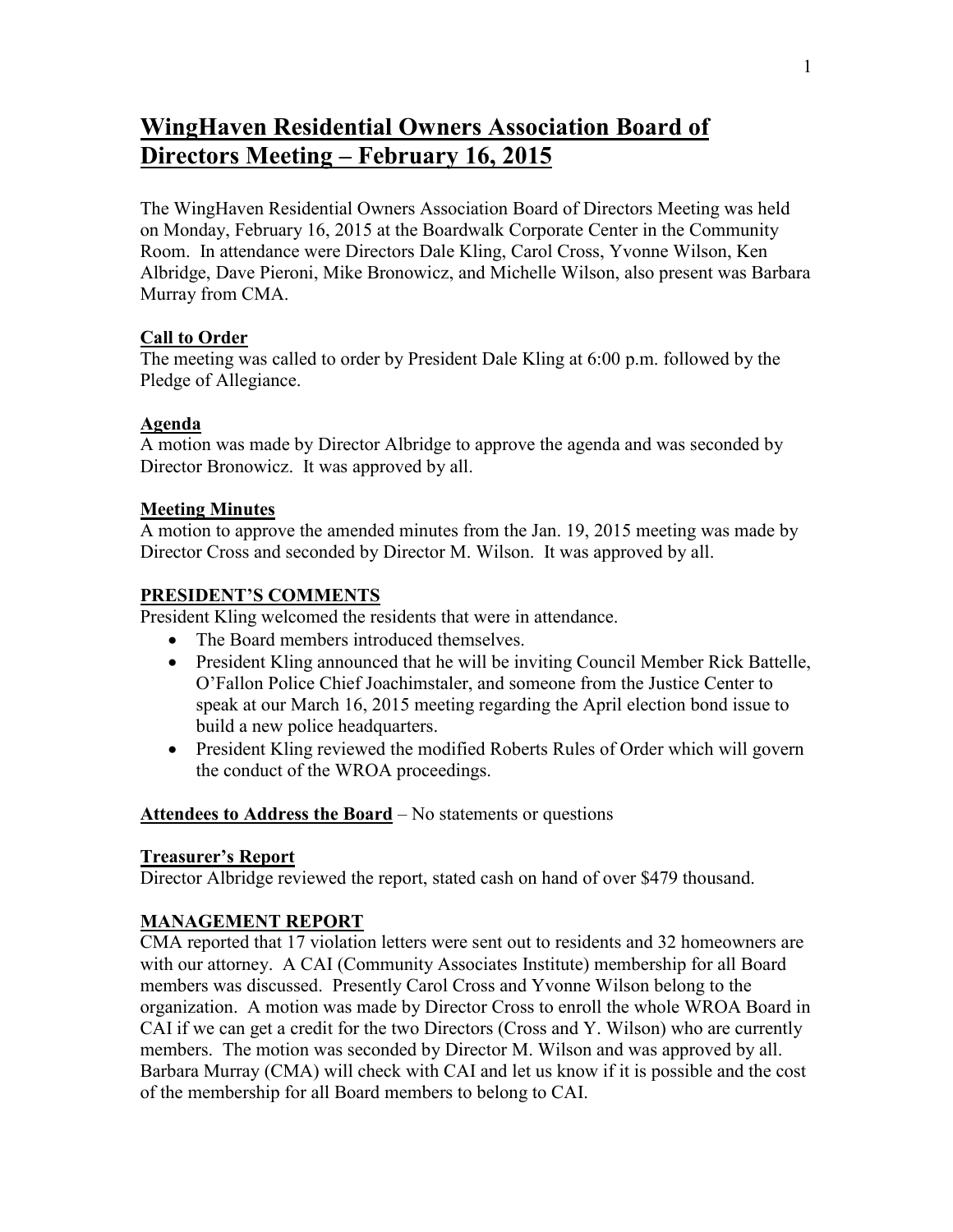# **Committee Reports**

**Architectural** – there were five request and all five requests were approved. **Beautification –** work will begin in March to complete the Tier 3 project. The committee will meet with Terry Runyon to review what is to be done.

**Communications** – the WingHaven facebook page on our website (wroa.info) had 341 likes. It is set up to receive comments only. Presently Director Cross is posting to the account, scrutinizing the comments, and listing the events for the Park and Gardens. The WingHaven.nextdoor.com was set up to promote the Neighborhood Watch program, not as a gossip site.

**Compliance** – committee member, Kim Kelly, would like to establish the Standards for the WingHaven community which would help maintain consistency, and perhaps purchase a laptop for the monitor. President Kling will be meeting with Kim to discuss.

## **Events - Park/Gardens**

- Ken and Gale Niswonger presented a proposal for the addition and beautification of the garden area. This would consist of adding a fence, adding 4 new garden plots, laying sod in some areas, and adding gravel. CMA will get bids for this.
- Jason Mueller volunteered to do research on building a tot-lot.
- Deadline at this time for renting garden plots is March 1, 2015.
- Betty Kling is the new treasurer for the Events Committee. She will track cost, event participation, etc. and present a report showing income and expenses.

A motion was made by Director Cross to transfer \$5000 from acct. 107 to acct. 129. It was seconded by Director Albridge and approved by all. Director Cross also requested the Events Committee be allowed to open a Business Savings and Business Checking Account at People's Bank. It will be reviewed and voted on before the March 16, 2015 meeting.

**Grounds** – the committee (Dave Pieroni, Jason Story and Dave Castens) will be working on the Ash Borer problem and will have information at the March meeting on the cost of a consultant to help WingHaven battle this problem.

**Master Association – no report** 

### **UNFINISHED BUSINESS**

### **ARC – Garden/Planting Boxes**

The **A**rchitectural **R**eview **C**ommittee emailed to the Board members the requirements and procedures for residents requesting to install gardens/planting boxes in their back yards. The Board discussed the recommendations and a motion to approve them was made by Director Cross. It was seconded by Director Pieroni and approved by all.

### **ARC – Spreadsheet guidelines for common request**

The **A**rchitectural **R**eview **C**ommittee emailed to the Board members the requirements and procedures for residents when submitting requests for changes and/or additions to the outside of their homes. The Board discussed the recommendations and a motion to approve them was made by Director Pieroni. It was seconded by Director M. Wilson and approved by all.

# **\*\*The requirements/procedures will be on the WROA website (wroa.info) and will also be given to residents when requests are made.**